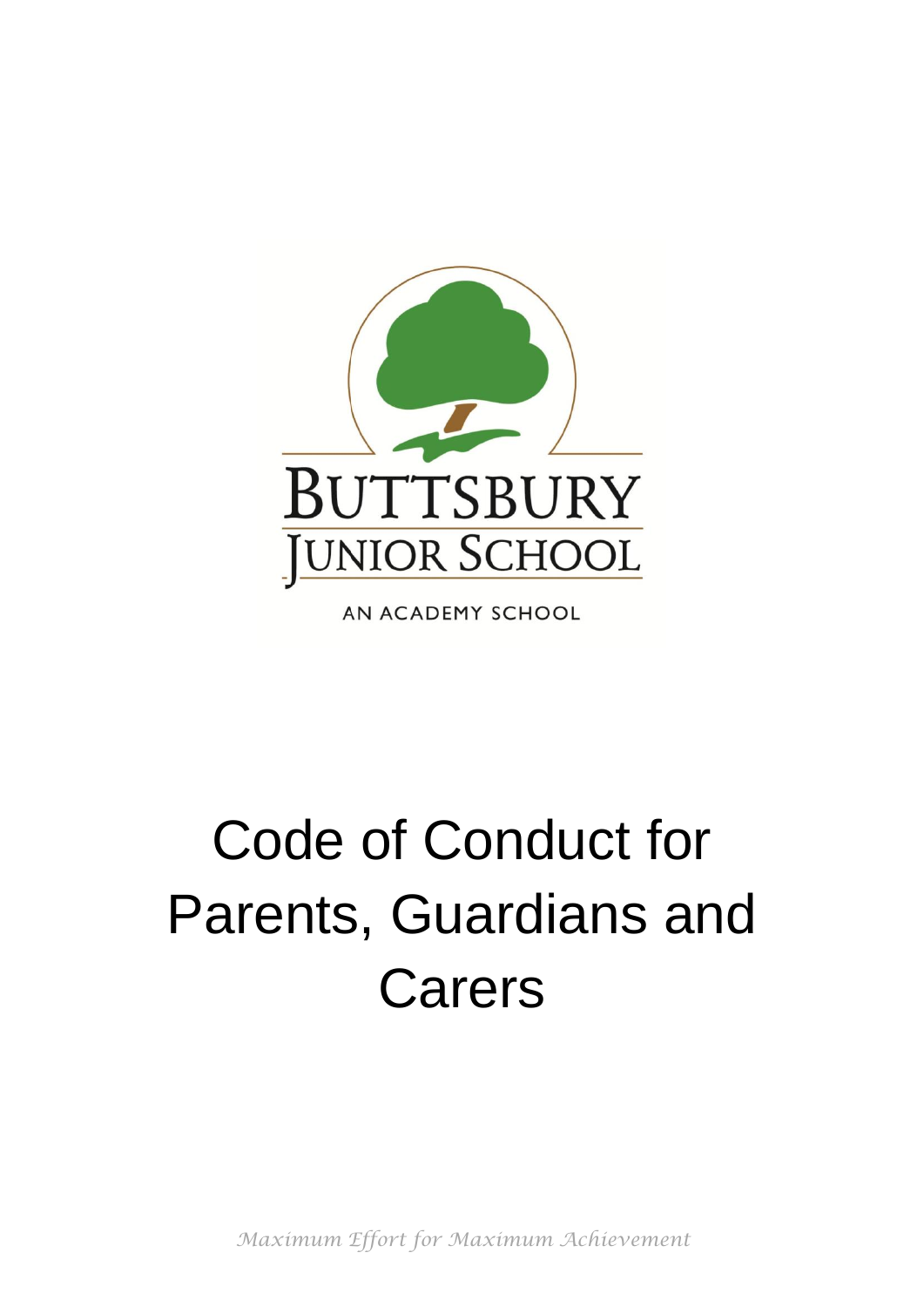

# **1. Introduction**

All staff and pupils at the school have the right to be in a non-hostile environment where they are respected and do not feel intimidated. This Code of Conduct supports this by:

- setting expectations of behaviour by parents/carers/relatives or any other adult who accompanies a child to the school
- defining unacceptable behaviour
- describing the procedure in response to such behaviour

## **2. Aims**

The aim of this Code of Conduct is that all members of the school community treat each other with respect.

## **3. Expectations**

It is the expectation that adults set a good example to children at all times, showing them how to get along with all members of the school and the wider community.

Parents/carers/relatives are expected to communicate with each other, other children and members of staff in a respectful and courteous manner; a manner in which they themselves would wish to be addressed.

It is expected that no members of staff, parents or children are the victims of abusive behaviour or open to threats on or near the school premises or in any communications (verbal or written).

Any displays of unacceptable behaviour (examples listed in Section 4) will not be tolerated by the school and further action will be taken where necessary.

#### **4. Definition of unacceptable behaviour**

Unacceptable behaviour is defined as any form of disrespectful conduct towards people or property within or around the proximity of the school site including anywhere the school is being represented, and any remote communications (directly or indirectly) such as email, telephone or social media.

Examples of the *types* of conduct and behaviour that are considered serious and unacceptable and will not be tolerated towards any member of the school community include:

- Shouting (in person or over the telephone)
- Speaking in a loud, aggressive or threatening tone
- Physical intimidation (such as standing very close)
- The use of aggressive hand gestures/exaggerated movements
- Threatening physical violence
- Shaking or holding a fist towards another person
- Using offensive language
- Pushing
- Physical abuse (including hitting, slapping, punching or kicking)
- **Spitting**
- Racist or sexist comments (including sexual innuendo)
- Inappropriate posting on Social Networking sites
- Damaging school or personal property
- Any discriminatory behaviour or communication
- Any other behaviours amounting to harassment, victimisation or intimidation